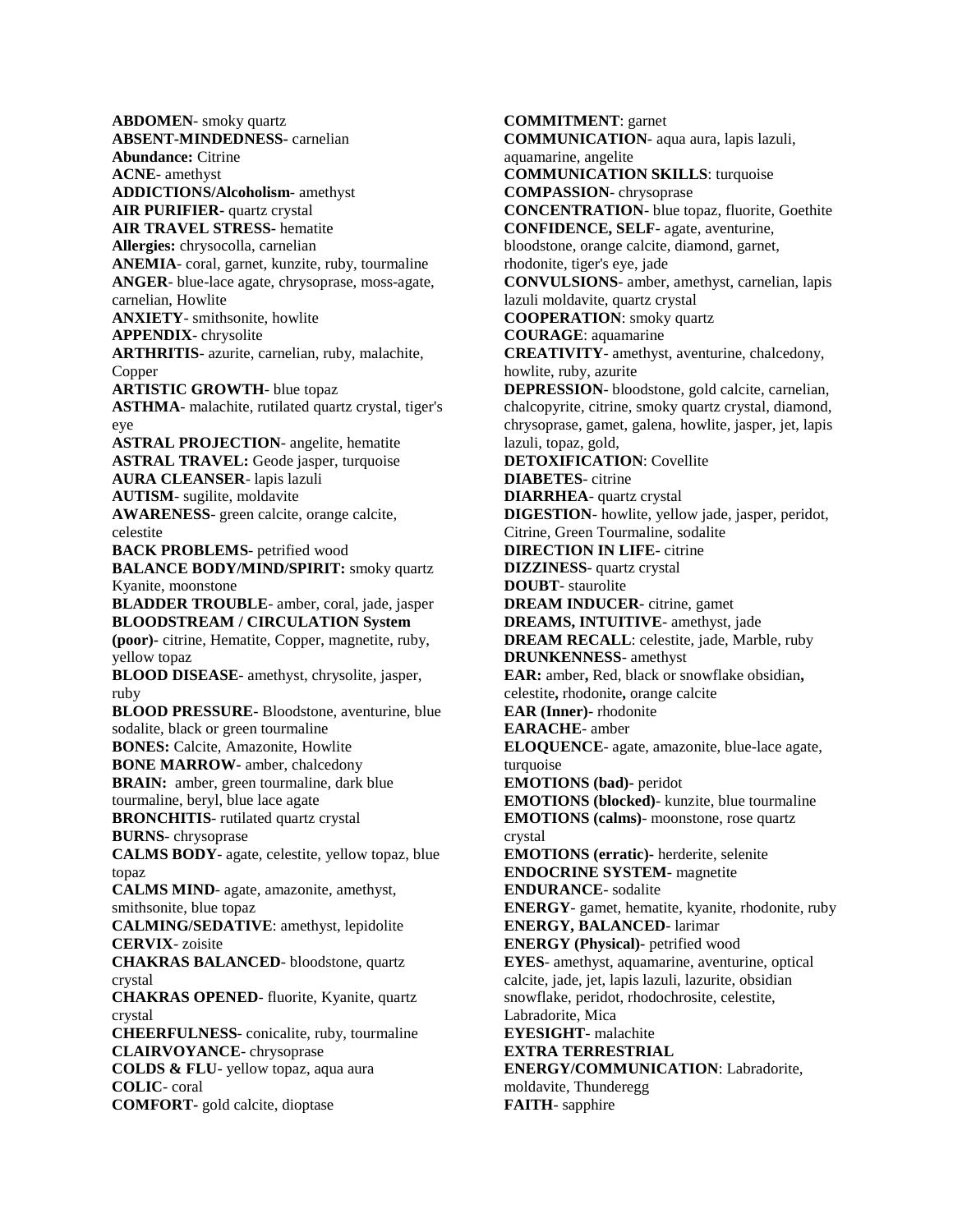**FALLOPIAN TUBES-** [chrysoprase](http://www.crystalsrocksandgems.com/Healing_Crystals/Chrysoprase.html) **FEAR (banishes)-** [agate,](http://www.crystalsrocksandgems.com/Healing_Crystals/Agates.html) [green calcite,](http://www.crystalsrocksandgems.com/Healing_Crystals/Calcite.html) [charoite,](http://www.crystalsrocksandgems.com/Healing_Crystals/Charoite.html) [diamond,](http://www.crystalsrocksandgems.com/Healing_Crystals/Diamond.html) [jet](http://www.crystalsrocksandgems.com/Healing_Crystals/Jet.html) **FEMALE REPRODUCTIVE HEALTH**: [moonstone,](http://www.crystalsrocksandgems.com/Healing_Crystals/Moonstone.html) [unakite](http://www.crystalsrocksandgems.com/Healing_Crystals/Unakite.html) **FERTILITY**- [carnelian,](http://www.crystalsrocksandgems.com/Healing_Crystals/Carnelian.html) [zoisite,](http://www.crystalsrocksandgems.com/Healing_Crystals/Zoisite.html) [chrysoprase](http://www.crystalsrocksandgems.com/Healing_Crystals/Chrysoprase.html) **FEVER (reduction)**- [agate,](http://www.crystalsrocksandgems.com/Healing_Crystals/Agates.html) [chrysoprase,](http://www.crystalsrocksandgems.com/Healing_Crystals/Chrysoprase.html) [peridot,](http://www.crystalsrocksandgems.com/Healing_Crystals/Peridot.html) [ruby,](http://www.crystalsrocksandgems.com/Healing_Crystals/Ruby.html) [hematite,](http://www.crystalsrocksandgems.com/Healing_Crystals/Hematite.html) [Tektite](http://www.crystalsrocksandgems.com/Healing_Crystals/Tektite.html) **FIDELITY**: [jade](http://www.crystalsrocksandgems.com/Healing_Crystals/Jade.html) **FORGIVENESS**- [rhodochrosite](http://www.crystalsrocksandgems.com/Healing_Crystals/Rhodochrosite.html) **FRIENDSHIP**- [lapis lazuli,](http://www.crystalsrocksandgems.com/Healing_Crystals/Lapis_Lazuli.html) [moonstone,](http://www.crystalsrocksandgems.com/Healing_Crystals/Moonstone.html) [rose quartz](http://www.crystalsrocksandgems.com/Healing_Crystals/Quartz.html)  crystal, [sapphire,](http://www.crystalsrocksandgems.com/Healing_Crystals/Sapphire.html) [tourmaline,](http://www.crystalsrocksandgems.com/Healing_Crystals/Tourmaline.html) [turquoise](http://www.crystalsrocksandgems.com/Healing_Crystals/Turquoise.html) **FRUSTRATION**- [howlite,](http://www.crystalsrocksandgems.com/Healing_Crystals/Howlite.html) [moss-agate](http://www.crystalsrocksandgems.com/Healing_Crystals/Agates.html) **GALL BLADDER**- [orange calcite](http://www.crystalsrocksandgems.com/Healing_Crystals/Calcite.html) **GLANDS**- [aquamarine](http://www.crystalsrocksandgems.com/Healing_Crystals/Aquamarine.html) **GRIEF**- [amethyst,](http://www.crystalsrocksandgems.com/Healing_Crystals/Amethyst.html) [obsidian ,](http://www.crystalsrocksandgems.com/Healing_Crystals/Obsidian.html) [Apache Tears](http://www.crystalsrocksandgems.com/Healing_Crystals/ApacheTears.html) **GROUNDING**- [apache tear,](http://www.crystalsrocksandgems.com/Healing_Crystals/ApacheTears.html) [carnelian,](http://www.crystalsrocksandgems.com/Healing_Crystals/Carnelian.html) [fluorite,](http://www.crystalsrocksandgems.com/Healing_Crystals/Fluorite.html)  [hematite,](http://www.crystalsrocksandgems.com/Healing_Crystals/Hematite.html) [morion crystal,](mailto:info@crystalsrocksandgems.com?subject=Special%20Order%20Morion%20Crystal) [obsidian snowflake,](http://www.crystalsrocksandgems.com/Healing_Crystals/Obsidian.html) [smoky](http://www.crystalsrocksandgems.com/Healing_Crystals/SmokyQuartz.html)  [quartz,](http://www.crystalsrocksandgems.com/Healing_Crystals/SmokyQuartz.html) [tourmaline,](http://www.crystalsrocksandgems.com/Healing_Crystals/Tourmaline.html) [unakite](http://www.crystalsrocksandgems.com/Healing_Crystals/Unakite.html) **HEMORRHAGE**- [quartz crystal,](http://www.crystalsrocksandgems.com/Healing_Crystals/Quartz.html) [sapphire](http://www.crystalsrocksandgems.com/Healing_Crystals/Sapphire.html) **HAPPINESS**[-citrine,](http://www.crystalsrocksandgems.com/Healing_Crystals/Citrine.html) [calcite,](http://www.crystalsrocksandgems.com/Healing_Crystals/Calcite.html) [howlite,](http://www.crystalsrocksandgems.com/Healing_Crystals/Howlite.html) [malachite](http://www.crystalsrocksandgems.com/Healing_Crystals/Malachite.html) **HARMONY**: [sodalite](http://www.crystalsrocksandgems.com/Healing_Crystals/Sodalite.html) **HEADACHES**- [quartz crystal, rose quartz crystal,](http://www.crystalsrocksandgems.com/Healing_Crystals/Quartz.html) Sugalite, [ruby](http://www.crystalsrocksandgems.com/Healing_Crystals/Ruby.html) **HEALING (general)-** [agate,](http://www.crystalsrocksandgems.com/Healing_Crystals/Agates.html) [amethyst,](http://www.crystalsrocksandgems.com/Healing_Crystals/Amethyst.html) [azurite,](http://www.crystalsrocksandgems.com/Healing_Crystals/Azurite.html) [boji](http://www.crystalsrocksandgems.com/Healing_Crystals/BojiStones.html)  [stone,](http://www.crystalsrocksandgems.com/Healing_Crystals/BojiStones.html) [gold calcite,](http://www.crystalsrocksandgems.com/Healing_Crystals/Calcite.html) [dioptase,](http://www.crystalsrocksandgems.com/Healing_Crystals/Dioptase.html) [fluorite,](http://www.crystalsrocksandgems.com/Healing_Crystals/Fluorite.html) [kunzite,](http://www.crystalsrocksandgems.com/Healing_Crystals/Kunzite.html) [quartz](http://www.crystalsrocksandgems.com/Healing_Crystals/Quartz.html)  [crystal](http://www.crystalsrocksandgems.com/Healing_Crystals/Quartz.html) **HEARING**- [agate,](http://www.crystalsrocksandgems.com/Healing_Crystals/Agates.html) [rhodonite](http://www.crystalsrocksandgems.com/Healing_Crystals/Rhodonite.html) **HEART**- [aqua-aura,](http://www.crystalsrocksandgems.com/Healing_Crystals/AquaAura.html) [beryl,](http://www.crystalsrocksandgems.com/Healing_Crystals/Beryl.html) [blue quartz crystal,](http://www.crystalsrocksandgems.com/Healing_Crystals/Quartz.html) [chalcedony,](http://www.crystalsrocksandgems.com/Healing_Crystals/Chalcedony.html) [hematite,](http://www.crystalsrocksandgems.com/Healing_Crystals/Hematite.html) [lapis lazuli,](http://www.crystalsrocksandgems.com/Healing_Crystals/Lapis_Lazuli.html) [onyx,](http://www.crystalsrocksandgems.com/Healing_Crystals/Onyx.html) [Copal,](mailto:info@crystalsrocksandgems.com?subject=Special%20Order%20Copal)  [chrysoprase](http://www.crystalsrocksandgems.com/Healing_Crystals/Chrysoprase.html) **HIP**- [petrified wood](http://www.crystalsrocksandgems.com/Healing_Crystals/Petrified_Wood.html) **HOSTILITY (fear of)-** [grossuralite](mailto:info@crystalsrocksandgems.com?subject=Special%20Order%20Grossuralite) **HUMILITY**- [chrysoprase](http://www.crystalsrocksandgems.com/Healing_Crystals/Chrysoprase.html) **HYPERTENSION**- [apatite,](http://www.crystalsrocksandgems.com/Healing_Crystals/Apatite.html) [aventurine](http://www.crystalsrocksandgems.com/Healing_Crystals/Aventurine.html) **HYPOCHONDRIA**- [quartz crystal](http://www.crystalsrocksandgems.com/Healing_Crystals/Quartz.html) [tiger's eye](http://www.crystalsrocksandgems.com/Healing_Crystals/Tigers_Eye.html) **IDEALISM**- [bloodstone](http://www.crystalsrocksandgems.com/Healing_Crystals/Bloodstone.html) **IMAGINATION**- [galena,](http://www.crystalsrocksandgems.com/Healing_Crystals/Galena.html) [gamet,](http://www.crystalsrocksandgems.com/Healing_Crystals/Garnet.html) [rose quartz crystal,](http://www.crystalsrocksandgems.com/Healing_Crystals/Quartz.html) [sapphire](http://www.crystalsrocksandgems.com/Healing_Crystals/Sapphire.html) **IMMUNE SYSTEM**- [snow quartz crystal,](http://www.crystalsrocksandgems.com/Healing_Crystals/Quartz.html) [malachite,](http://www.crystalsrocksandgems.com/Healing_Crystals/Malachite.html) [lapis lazuli](http://www.crystalsrocksandgems.com/Healing_Crystals/Lapis_Lazuli.html) **IMPOTENCE**- [carnelian](http://www.crystalsrocksandgems.com/Healing_Crystals/Carnelian.html) **INFECTION (protection)-** [gamet,](http://www.crystalsrocksandgems.com/Healing_Crystals/Garnet.html) [pearl](http://www.crystalsrocksandgems.com/Healing_Crystals/Pearls.html) **INFERTILITY**- [carnelian](http://www.crystalsrocksandgems.com/Healing_Crystals/Carnelian.html) **INFLAMMATION**- [blue-lace agate](http://www.crystalsrocksandgems.com/Healing_Crystals/Agates.html) **INSIGHT INTO SELF**- [tiger's eye](http://www.crystalsrocksandgems.com/Healing_Crystals/Tigers_Eye.html) **INSOMNIA**- [amethyst,](http://www.crystalsrocksandgems.com/Healing_Crystals/Amethyst.html) [aventurine,](http://www.crystalsrocksandgems.com/Healing_Crystals/Aventurine.html) [emerald,](http://www.crystalsrocksandgems.com/Healing_Crystals/Emerald.html) [hematite,](http://www.crystalsrocksandgems.com/Healing_Crystals/Hematite.html) [jacinth,](mailto:info@crystalsrocksandgems.com?subject=Special%20Order%20Jacinth) [peridot,](http://www.crystalsrocksandgems.com/Healing_Crystals/Peridot.html) [sapphire,](http://www.crystalsrocksandgems.com/Healing_Crystals/Sapphire.html) [blue sodalite,](http://www.crystalsrocksandgems.com/Healing_Crystals/Sodalite.html) [yellow topaz,](http://www.crystalsrocksandgems.com/Healing_Crystals/Topaz.html) [zircon](http://www.crystalsrocksandgems.com/Healing_Crystals/Zircon.html) **INSPIRATION**- [tourmaline](http://www.crystalsrocksandgems.com/Healing_Crystals/Tourmaline.html) **INTELLECT**- [emerald,](http://www.crystalsrocksandgems.com/Healing_Crystals/Emerald.html) [rose quartz crystal,](http://www.crystalsrocksandgems.com/Healing_Crystals/Quartz.html) [yellow](http://www.crystalsrocksandgems.com/Healing_Crystals/Topaz.html)  [topaz](http://www.crystalsrocksandgems.com/Healing_Crystals/Topaz.html) **INTESTINAL DISORDERS**- [amber](http://www.crystalsrocksandgems.com/Healing_Crystals/Amber.html) **INTUITIVE AWARENESS**- [amethyst,](http://www.crystalsrocksandgems.com/Healing_Crystals/Amethyst.html) [green](http://www.crystalsrocksandgems.com/Healing_Crystals/Calcite.html)  [calcite,](http://www.crystalsrocksandgems.com/Healing_Crystals/Calcite.html) [ruby,](http://www.crystalsrocksandgems.com/Healing_Crystals/Ruby.html) [turquoise](http://www.crystalsrocksandgems.com/Healing_Crystals/Turquoise.html) **JOINTS (pain in)**- [azurite](http://www.crystalsrocksandgems.com/Healing_Crystals/Azurite.html)

**KIDNEYS**- [anhydrite,](http://www.crystalsrocksandgems.com/Healing_Crystals/Anhydrite.html) [bloodstone,](http://www.crystalsrocksandgems.com/Healing_Crystals/Bloodstone.html) [green calcite,](http://www.crystalsrocksandgems.com/Healing_Crystals/Calcite.html) [jade,](http://www.crystalsrocksandgems.com/Healing_Crystals/Jade.html) [rhodochrosite,](http://www.crystalsrocksandgems.com/Healing_Crystals/Rhodochrosite.html) [quartz crystal,](http://www.crystalsrocksandgems.com/Healing_Crystals/Quartz.html) [smoky quartz](http://www.crystalsrocksandgems.com/Healing_Crystals/SmokyQuartz.html) **KINDNESS**- [chrysoprase](http://www.crystalsrocksandgems.com/Healing_Crystals/Chrysoprase.html)  **KNOWLEDGE OF SELF-** [citrine,](http://www.crystalsrocksandgems.com/Healing_Crystals/Citrine.html) [watermelon/pink](http://www.crystalsrocksandgems.com/Healing_Crystals/Tourmaline.html)  [tourmaline](http://www.crystalsrocksandgems.com/Healing_Crystals/Tourmaline.html) **KUNDALINI**: [garnet,](http://www.crystalsrocksandgems.com/Healing_Crystals/Garnet.html) [Tektite](http://www.crystalsrocksandgems.com/Healing_Crystals/Tektite.html) **LARYNGITIS**- [turquoise](http://www.crystalsrocksandgems.com/Healing_Crystals/Turquoise.html) **LARYNX**- [morganite](http://www.crystalsrocksandgems.com/Healing_Crystals/Morganite.html) **LEADERSHIP**- [blue topaz](http://www.crystalsrocksandgems.com/Healing_Crystals/Topaz.html) **LEG CRAMPS**[: bloodstone](http://www.crystalsrocksandgems.com/Healing_Crystals/Bloodstone.html) **LIVER**- [aquamarine,](http://www.crystalsrocksandgems.com/Healing_Crystals/Aquamarine.html) [beryl,](http://www.crystalsrocksandgems.com/Healing_Crystals/Beryl.html) [bloodstone,](http://www.crystalsrocksandgems.com/Healing_Crystals/Bloodstone.html) [lazurite,](http://www.crystalsrocksandgems.com/Healing_Crystals/Lazurite.html)  [yellow topaz,](http://www.crystalsrocksandgems.com/Healing_Crystals/Topaz.html) [zircon](http://www.crystalsrocksandgems.com/Healing_Crystals/Zircon.html) **LOGIC**- [sodalite](http://www.crystalsrocksandgems.com/Healing_Crystals/Sodalite.html) **LONELINESS**: [jade,](http://www.crystalsrocksandgems.com/Healing_Crystals/Jade.html) [Pink Tourmaline](http://www.crystalsrocksandgems.com/Healing_Crystals/Tourmaline.html) **LONG LIFE**- [moonstone](http://www.crystalsrocksandgems.com/Healing_Crystals/Moonstone.html) **LOVE**- [dioptase,](http://www.crystalsrocksandgems.com/Healing_Crystals/Dioptase.html) [emerald,](http://www.crystalsrocksandgems.com/Healing_Crystals/Emerald.html) [gamet,](http://www.crystalsrocksandgems.com/Healing_Crystals/Garnet.html) [moonstone,](http://www.crystalsrocksandgems.com/Healing_Crystals/Moonstone.html) [opal,](http://www.crystalsrocksandgems.com/Healing_Crystals/Opal.html) [rhodochrosite,](http://www.crystalsrocksandgems.com/Healing_Crystals/Rhodochrosite.html) [rose quartz crystal,](http://www.crystalsrocksandgems.com/Healing_Crystals/Quartz.html) [sapphire](http://www.crystalsrocksandgems.com/Healing_Crystals/Sapphire.html) **LOVE, PHYSICAL**: [garnet,](http://www.crystalsrocksandgems.com/Healing_Crystals/Garnet.html) [Tigereye](http://www.crystalsrocksandgems.com/Healing_Crystals/Tigers_Eye.html) **LOVE, UNIVERSAL**: [rose quartz crystal](http://www.crystalsrocksandgems.com/Healing_Crystals/Quartz.html) **LOYALTY**- [kyanite,](http://www.crystalsrocksandgems.com/Healing_Crystals/Kyanite.html) [moonstone](http://www.crystalsrocksandgems.com/Healing_Crystals/Moonstone.html) **LUCK**- [smoky quartz,](http://www.crystalsrocksandgems.com/Healing_Crystals/SmokyQuartz.html) [tiger's eye,](http://www.crystalsrocksandgems.com/Healing_Crystals/Tigers_Eye.html) [malachite,](http://www.crystalsrocksandgems.com/Healing_Crystals/Malachite.html) [Green](http://www.crystalsrocksandgems.com/Healing_Crystals/Aventurine.html)  [aventurine,](http://www.crystalsrocksandgems.com/Healing_Crystals/Aventurine.html) [Copper,](http://www.crystalsrocksandgems.com/Healing_Crystals/Copper.html) [moonstone](http://www.crystalsrocksandgems.com/Healing_Crystals/Moonstone.html) **LYMPH GLANDS-** [tourmaline](http://www.crystalsrocksandgems.com/Healing_Crystals/Tourmaline.html) **MEDITATION**- [amethyst,](http://www.crystalsrocksandgems.com/Healing_Crystals/Amethyst.html) [apache tear,](http://www.crystalsrocksandgems.com/Healing_Crystals/ApacheTears.html) [aqua-aura,](http://www.crystalsrocksandgems.com/Healing_Crystals/AquaAura.html) [azurite,](http://www.crystalsrocksandgems.com/Healing_Crystals/Azurite.html) [chrysoprase,](http://www.crystalsrocksandgems.com/Healing_Crystals/Chrysoprase.html) [kunzite,](http://www.crystalsrocksandgems.com/Healing_Crystals/Kunzite.html) [magnetite,](http://www.crystalsrocksandgems.com/Healing_Crystals/Magnetite.html) [quartz](http://www.crystalsrocksandgems.com/Healing_Crystals/Quartz.html)  [crystal,](http://www.crystalsrocksandgems.com/Healing_Crystals/Quartz.html) [selenite,](http://www.crystalsrocksandgems.com/Healing_Crystals/Selenite.html) [snow quartz crystal,](http://www.crystalsrocksandgems.com/Healing_Crystals/Quartz.html) [tourmaline,](http://www.crystalsrocksandgems.com/Healing_Crystals/Tourmaline.html)  [turquoise,](http://www.crystalsrocksandgems.com/Healing_Crystals/Turquoise.html) [smoky quartz,](http://www.crystalsrocksandgems.com/Healing_Crystals/SmokyQuartz.html) [kyanite](http://www.crystalsrocksandgems.com/Healing_Crystals/Kyanite.html) **MEMORY**- [howlite](http://www.crystalsrocksandgems.com/Healing_Crystals/Howlite.html) **MENSTRUATION**- [carnelian,](http://www.crystalsrocksandgems.com/Healing_Crystals/Carnelian.html) [chrysoprase,](http://www.crystalsrocksandgems.com/Healing_Crystals/Chrysoprase.html) [malachite,](http://www.crystalsrocksandgems.com/Healing_Crystals/Malachite.html) [moonstone,](http://www.crystalsrocksandgems.com/Healing_Crystals/Moonstone.html) [ruby](http://www.crystalsrocksandgems.com/Healing_Crystals/Ruby.html) **MENTAL BREAKDOWN-** [rhodochrosite,](http://www.crystalsrocksandgems.com/Healing_Crystals/Rhodochrosite.html) [smithsonite](http://www.crystalsrocksandgems.com/Healing_Crystals/Smithsonite.html) **MENTAL CLARITY**: [Quartz Crystal,](http://www.crystalsrocksandgems.com/Healing_Crystals/Quartz.html) [diamond,](http://www.crystalsrocksandgems.com/Healing_Crystals/Diamond.html)  [selenite,](http://www.crystalsrocksandgems.com/Healing_Crystals/Selenite.html) [Labradorite](http://www.crystalsrocksandgems.com/Healing_Crystals/Labradorite.html) **MENTAL CLEANSER**- [lapis 1azuli,](http://www.crystalsrocksandgems.com/Healing_Crystals/Lapis_Lazuli.html) [malachite](http://www.crystalsrocksandgems.com/Healing_Crystals/Malachite.html) **MENTAL DISORDERS**- [beryl,](http://www.crystalsrocksandgems.com/Healing_Crystals/Beryl.html) [bloodstone](http://www.crystalsrocksandgems.com/Healing_Crystals/Bloodstone.html) **MENTAL POWER**- [selenite](http://www.crystalsrocksandgems.com/Healing_Crystals/Selenite.html) **METABOLISM, GROWTH-** [amazonite](http://www.crystalsrocksandgems.com/Healing_Crystals/Amazonite.html) **MIGRAINE**- [aventurine,](http://www.crystalsrocksandgems.com/Healing_Crystals/Aventurine.html) [jet,](http://www.crystalsrocksandgems.com/Healing_Crystals/Jet.html) [rose quartz crystal](http://www.crystalsrocksandgems.com/Healing_Crystals/Quartz.html) **MIND (troubled)**- [jasper](http://www.crystalsrocksandgems.com/Healing_Crystals/Jasper.html) **MISCARRIAGE**- [chrysoprase](http://www.crystalsrocksandgems.com/Healing_Crystals/Chrysoprase.html) **MISFORTUNE**- [tourmaline](http://www.crystalsrocksandgems.com/Healing_Crystals/Tourmaline.html) **MONEY**[: malachite,](http://www.crystalsrocksandgems.com/Healing_Crystals/Malachite.html) [green aventurine,](http://www.crystalsrocksandgems.com/Healing_Crystals/Aventurine.html) good for the business owner[-Citrine,](http://www.crystalsrocksandgems.com/Healing_Crystals/Citrine.html) [gold,](http://www.crystalsrocksandgems.com/Healing_Crystals/Gold.html) [ruby](http://www.crystalsrocksandgems.com/Healing_Crystals/Ruby.html) **MOTOR RESPONSES**- [apatite](http://www.crystalsrocksandgems.com/Healing_Crystals/Apatite.html) **MOUTH**- [beryl](http://www.crystalsrocksandgems.com/Healing_Crystals/Beryl.html) **NECK STRAIN**- [chrysoprase](http://www.crystalsrocksandgems.com/Healing_Crystals/Chrysoprase.html) **NEGATIVE VIBRATIONS**- [amethyst,](http://www.crystalsrocksandgems.com/Healing_Crystals/Amethyst.html) [chrysocolla,](http://www.crystalsrocksandgems.com/Healing_Crystals/Chrysocolla.html) [dolomite,](http://www.crystalsrocksandgems.com/Healing_Crystals/Dolomite.html) [fluorite,](http://www.crystalsrocksandgems.com/Healing_Crystals/Fluorite.html) [obsidian \(snowflake\),](http://www.crystalsrocksandgems.com/Healing_Crystals/Obsidian.html) [peridot,](http://www.crystalsrocksandgems.com/Healing_Crystals/Peridot.html)  [quartz crystal,](http://www.crystalsrocksandgems.com/Healing_Crystals/Quartz.html) [smoky quartz,](http://www.crystalsrocksandgems.com/Healing_Crystals/SmokyQuartz.html) [black or green](http://www.crystalsrocksandgems.com/Healing_Crystals/Tourmaline.html)  [tourmaline](http://www.crystalsrocksandgems.com/Healing_Crystals/Tourmaline.html) **NERVOUSNESS**- [sapphire,](http://www.crystalsrocksandgems.com/Healing_Crystals/Sapphire.html) [turquoise](http://www.crystalsrocksandgems.com/Healing_Crystals/Turquoise.html) **NERVOUS SYSTEM**- [alexandrite,](http://www.crystalsrocksandgems.com/Healing_Crystals/Alexandrite.html) [amazonite,](http://www.crystalsrocksandgems.com/Healing_Crystals/Amazonite.html) [amber,](http://www.crystalsrocksandgems.com/Healing_Crystals/Amber.html) [aquamarine,](http://www.crystalsrocksandgems.com/Healing_Crystals/Aquamarine.html) [chrysocolla,](http://www.crystalsrocksandgems.com/Healing_Crystals/Chrysocolla.html) [chrysoprase,](http://www.crystalsrocksandgems.com/Healing_Crystals/Chrysoprase.html) [galena,](http://www.crystalsrocksandgems.com/Healing_Crystals/Galena.html)  [jasper,](http://www.crystalsrocksandgems.com/Healing_Crystals/Jasper.html) [morganite,](http://www.crystalsrocksandgems.com/Healing_Crystals/Morganite.html) [peridot,](http://www.crystalsrocksandgems.com/Healing_Crystals/Peridot.html) [yellow topaz,](http://www.crystalsrocksandgems.com/Healing_Crystals/Topaz.html) [black or](http://www.crystalsrocksandgems.com/Healing_Crystals/Tourmaline.html)  [green tourmaline](http://www.crystalsrocksandgems.com/Healing_Crystals/Tourmaline.html)